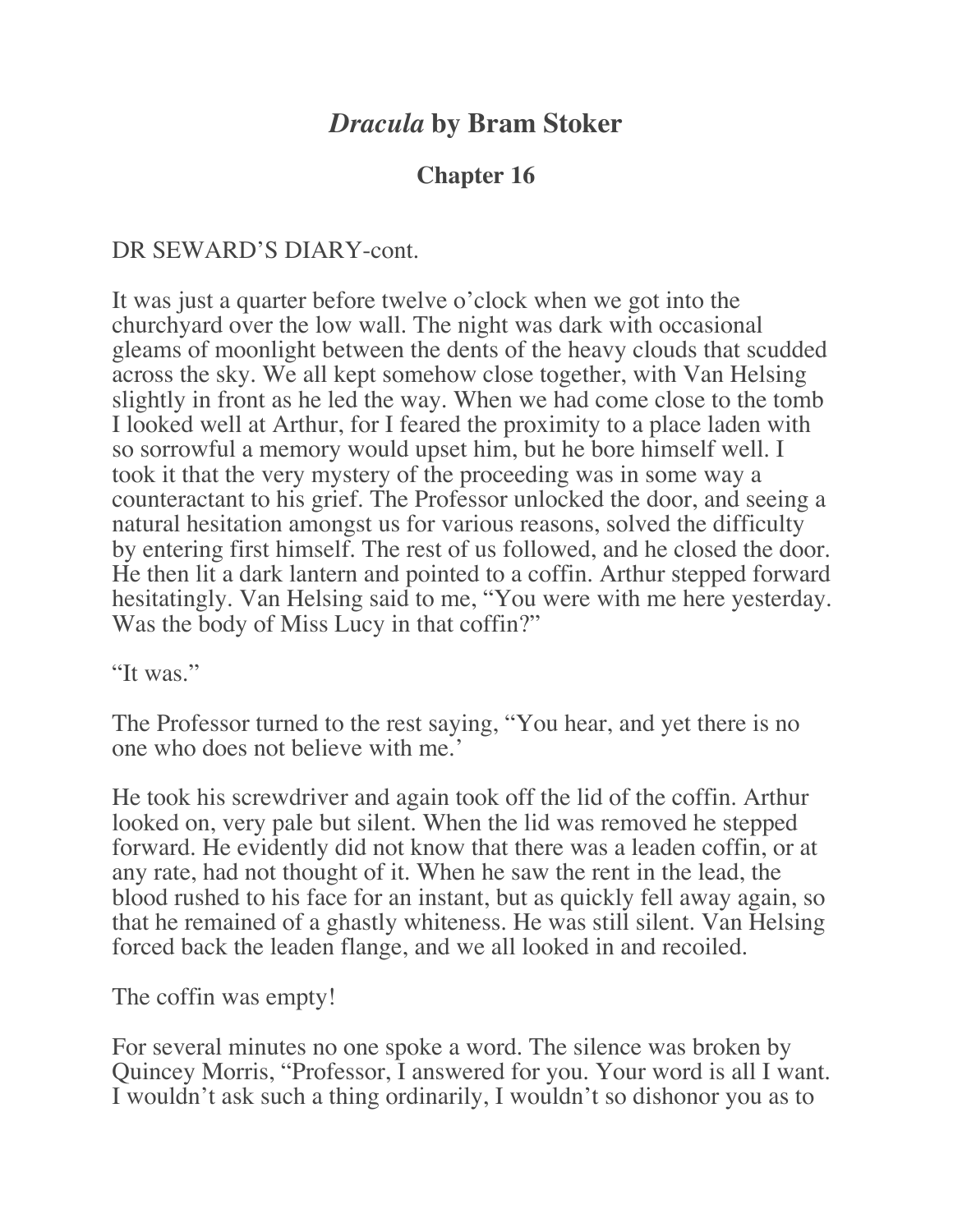imply a doubt, but this is a mystery that goes beyond any honor or dishonor. Is this your doing?"

"I swear to you by all that I hold sacred that I have not removed or touched her. What happened was this. Two nights ago my friend Seward and I came here, with good purpose, believe me. I opened that coffin, which was then sealed up, and we found it as now, empty. We then waited, and saw something white come through the trees. The next day we came here in daytime and she lay there. Did she not, friend John?

## "Yes."

"That night we were just in time. One more so small child was missing, and we find it, thank God,unharmed amongst the graves. Yesterday I came here before sundown, for at sundown the Un-Dead can move. I waited here all night till the sun rose, but I saw nothing. It was most probable that it was because I had laid over the clamps of those doors garlic, which the Un-Dead cannot bear, and other things which they shun. Last night there was no exodus, so tonight before the sundown I took away my garlic and other things. And so it is we find this coffin empty. But bear with me. So far there is much that is strange. Wait you with me outside, unseen and unheard, and things much stranger are yet to be. So," here he shut the dark slide of his lantern,"now to the outside." He opened the door, and we filed out, he coming last and locking the door behind him.

Oh! But it seemed fresh and pure in the night air after the terror of that vault. How sweet it was to see the clouds race by, and the passing gleams of the moonlight between the scudding clouds crossing and passing, like the gladness and sorrow of a man's life. How sweet it was to breathe the fresh air, that had no taint of death and decay. How humanizing to see the red lighting of the sky beyond the hill, and to hear far away the muffled roar that marks the life of a great city. Each in his own way was solemn and overcome. Arthur was silent, and was, I could see, striving to grasp the purpose and the inner meaning of the mystery. I was myself tolerably patient, and half inclined again to throw aside doubt and to accept Van Helsing's conclusions. Quincey Morris was phlegmatic in the way of a man who accepts all things, and accepts them in the spirit of cool bravery, with hazard of all he has at stake. Not being able to smoke, he cut himself a good-sized plug of tobacco and began to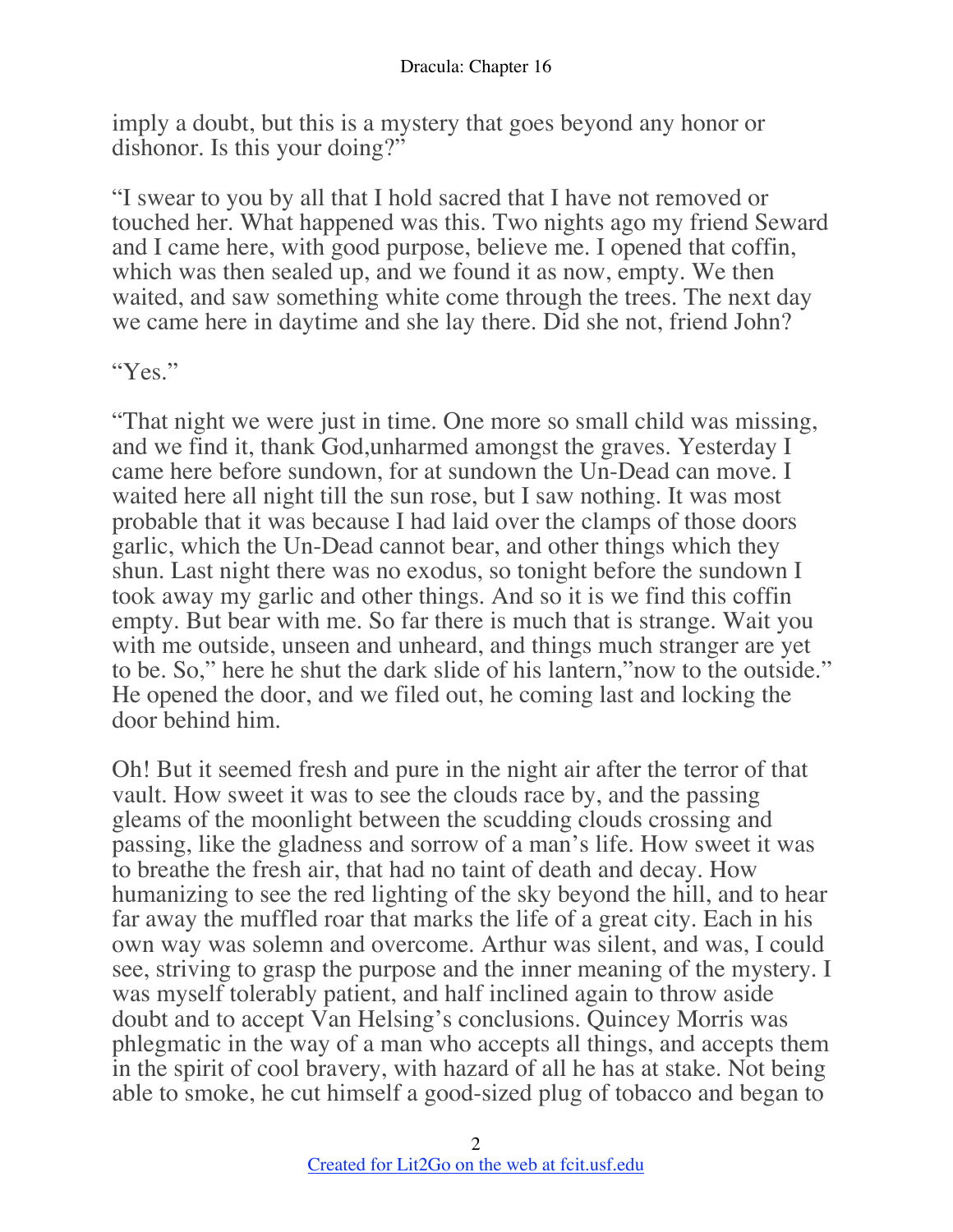chew. As to Van Helsing, he was employed in a definite way. First he took from his bag a mass of what looked like thin, wafer-like biscuit, which was carefully rolled up in a white napkin. Next he took out a double handful of some whitish stuff, like dough or putty. He crumbled the wafer up fine and worked it into the mass between his hands. This he then took, and rolling it into thin strips, began to lay them into the crevices between the door and its setting in the tomb. I was somewhat puzzled at this, and being close, asked him what it was that he was doing. Arthur and Quincey drew near also, as they too were curious.

He answered, "I am closing the tomb so that the Un-Dead may not enter."

"And is that stuff you have there going to do it?"

"It Is."

"What is that which you are using?" This time the question was by Arthur. Van Helsing reverently lifted his hat as he answered.

"The Host. I brought it from Amsterdam. I have an Indulgence."

It was an answer that appalled the most sceptical of us, and we felt individually that in the presence of such earnest purpose as the Professor's, a purpose which could thus use the to him most sacred of things, it was impossible to distrust. In respectful silence we took the places assigned to us close round the tomb, but hidden from the sight of any one approaching. I pitied the others, especially Arthur. I had myself been apprenticed by my former visits to this watching horror, and yet I, who had up to an hour ago repudiated the proofs, felt my heart sink within me. Never did tombs look so ghastly white. Never did cypress, or yew, or juniper so seem the embodiment of funeral gloom. Never did tree or grass wave or rustle so ominously. Never did bough creak so mysteriously, and never did the far-away howling of dogs send such a woeful presage through the night.

There was a long spell of silence, big, aching, void, and then from the Professor a keen "S-s-s-s!" He pointed, and far down the avenue of yews we saw a white figure advance, a dim white figure, which held something dark at its breast. The figure stopped, and at the moment a ray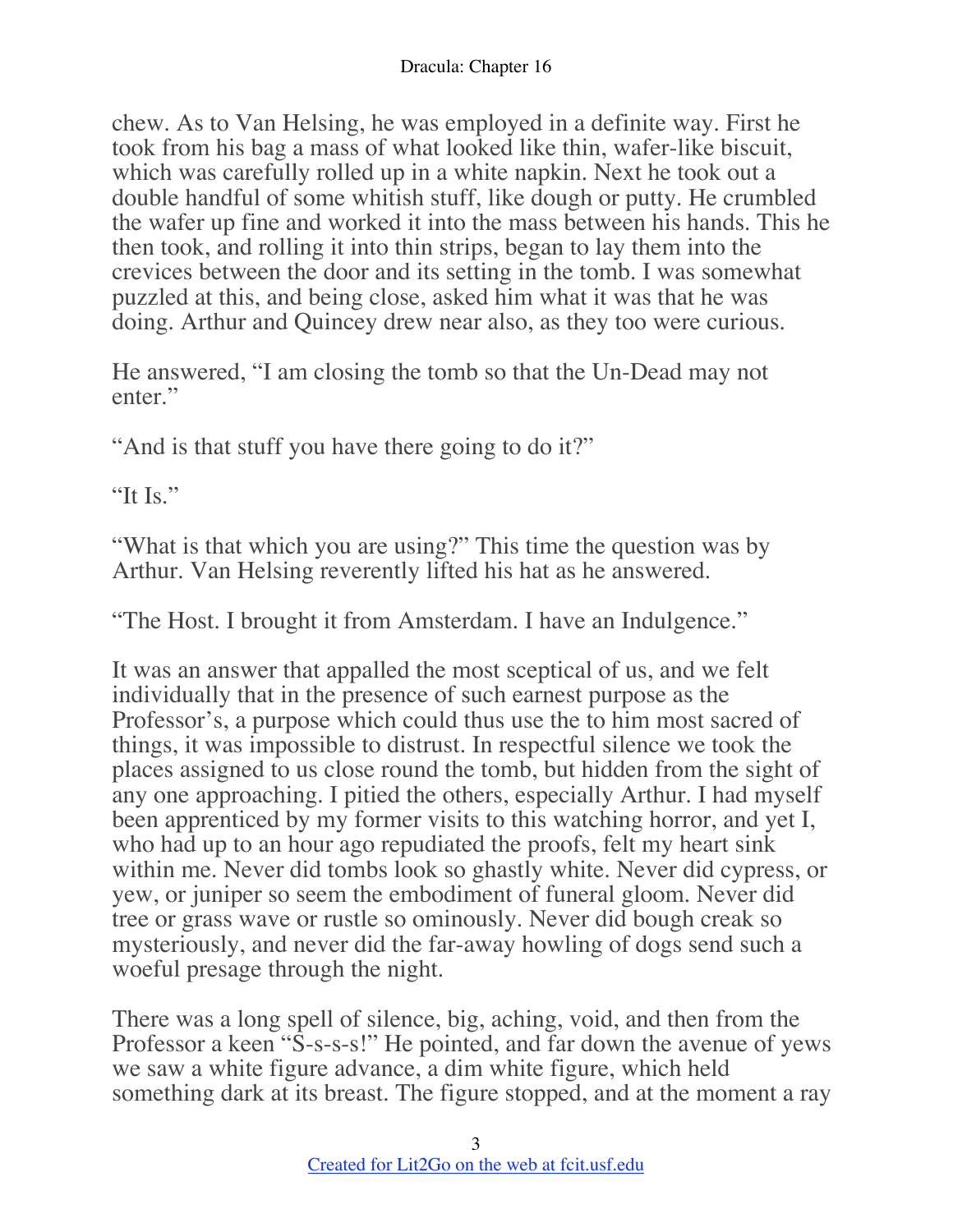of moonlight fell upon the masses of driving clouds, and showed in startling prominence a dark-haired woman, dressed in the cerements of the grave. We could not see the face, for it was bent down over what we saw to be a fair-haired child. There was a pause and a sharp little cry, such as a child gives in sleep, or a dog as it lies before the fire and dreams. We were starting forward, but the Professor's warning hand, seen by us as he stood behind a yew tree, kept us back. And then as we looked the white figure moved forwards again. It was now near enough for us to see clearly, and the moonlight still held. My own heart grew cold as ice, and I could hear the gasp of Arthur, as we recognized the features of Lucy Westenra. Lucy Westenra, but yet how changed. The sweetness was turned to adamantine, heartless cruelty, and the purity to voluptuous wantonness.

Van Helsing stepped out, and obedient to his gesture, we all advanced too. The four of us ranged in a line before the door of the tomb. Van Helsing raised his lantern and drew the slide. By the concentrated light that fell on Lucy's face we could see that the lips were crimson with fresh blood, and that the stream had trickled over her chin and stained the purity of her lawn death robe.

We shuddered with horror. I could see by the tremulous light that even Van Helsing's iron nerve had failed. Arthur was next to me, and if I had not seized his arm and held him up, he would have fallen.

When Lucy, I call the thing that was before us Lucy because it bore her shape, saw us she drew back with an angry snarl, such as a cat gives when taken unawares, then her eyes ranged over us. Lucy's eyes in form and color, but Lucy's eyes unclean and full of hell fire, instead of the pure, gentle orbs we knew. At that moment the remnant of my love passed into hate and loathing. Had she then to be killed, I could have done it with savage delight. As she looked, her eyes blazed with unholy light, and the face became wreathed with a voluptuous smile. Oh, God, how it made me shudder to see it! With a careless motion, she flung to the ground, callous as a devil, the child that up to now she had clutched strenuously to her breast, growling over it as a dog growls over a bone. The child gave a sharp cry, and lay there moaning. There was a coldbloodedness in the act which wrung a groan from Arthur. When she advanced to him with outstretched arms and a wanton smile he fell back and hid his face in his hands.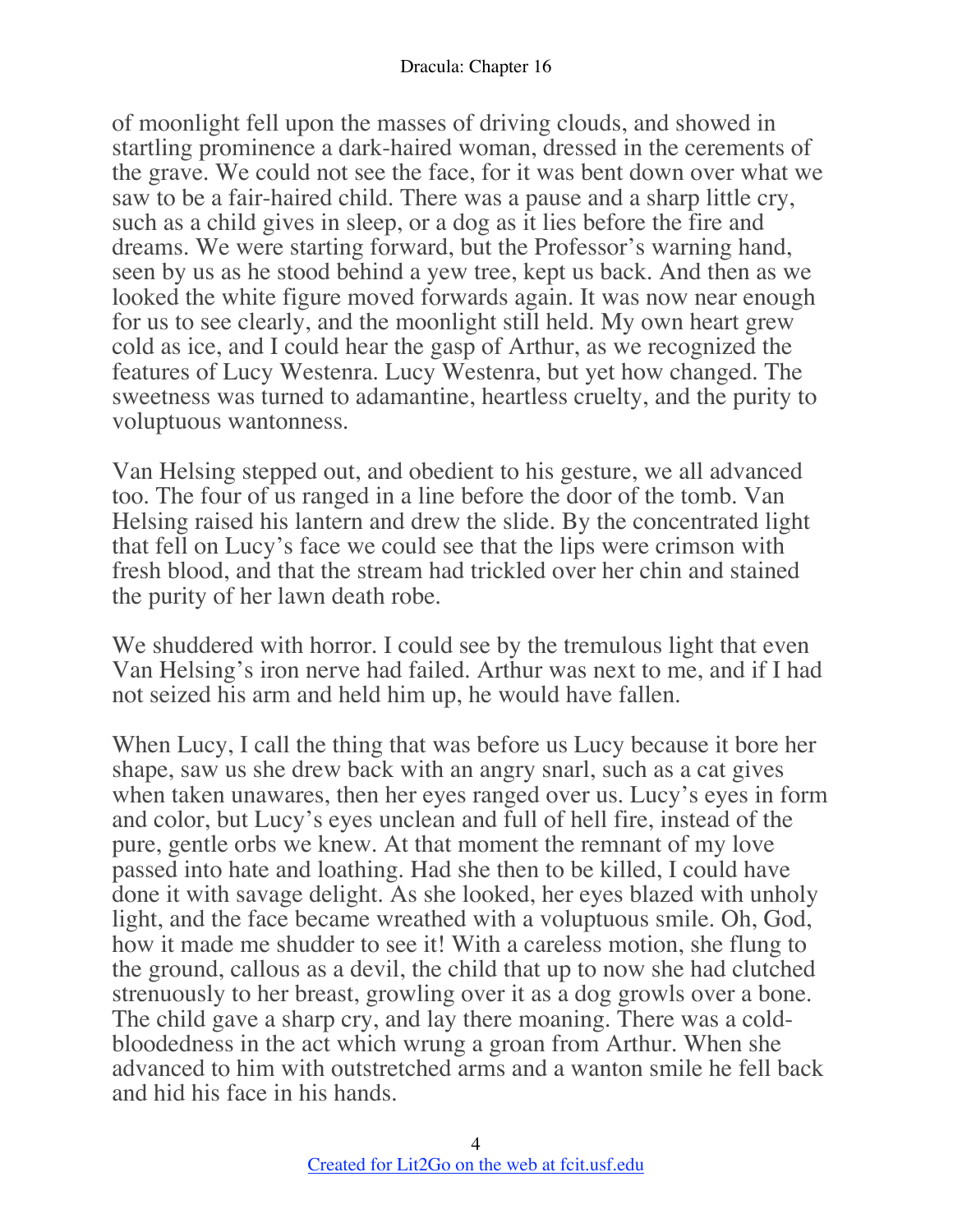She still advanced, however, and with a languorous, voluptuous grace, said, "Come to me, Arthur. Leave these others and come to me. My arms are hungry for you. Come, and we can rest together. Come, my husband, come!"

There was something diabolically sweet in her tones, something of the tinkling of glass when struck, which rang through the brains even of us who heard the words addressed to another.

As for Arthur, he seemed under a spell, moving his hands from his face, he opened wide his arms. She was leaping for them, when Van Helsing sprang forward and held between them his little golden crucifix. She recoiled from it, and, with a suddenly distorted face, full of rage, dashed past him as if to enter the tomb.

When within a foot or two of the door, however,she stopped, as if arrested by some irresistible force. Then she turned, and her face was shown in the clear burst of moonlight and by the lamp, which had now no quiver from Van Helsing's nerves. Never did I see such baffled malice on a face, and never, I trust, shall such ever be seen again by mortal eyes. The beautiful color became livid, the eyes seemed to throw out sparks of hell fire, the brows were wrinkled as though the folds of flesh were the coils of Medusa's snakes, and the lovely, blood-stained mouth grew to an open square, as in the passion masks of the Greeks and Japanese. If ever a face meant death, if looks could kill, we saw it at that moment.

And so for full half a minute, which seemed an eternity, se remained between the lifted crucifix and the sacred closing of her means of entry.

Van Helsing broke the silence by asking Arthur, "Answer me, oh my friend! Am I to proceed in my work?"

"Do as you will, friend. Do as you will. There can be no horror like this ever any more." And he groaned in spirit.

Quincey and I simultaneously moved towards him, and took his arms. We could hear the click of the closing lantern as Van Helsing held it down. Coming close to the tomb, he began to remove from the chinks some of the sacred emblem which he had placed there. We all looked on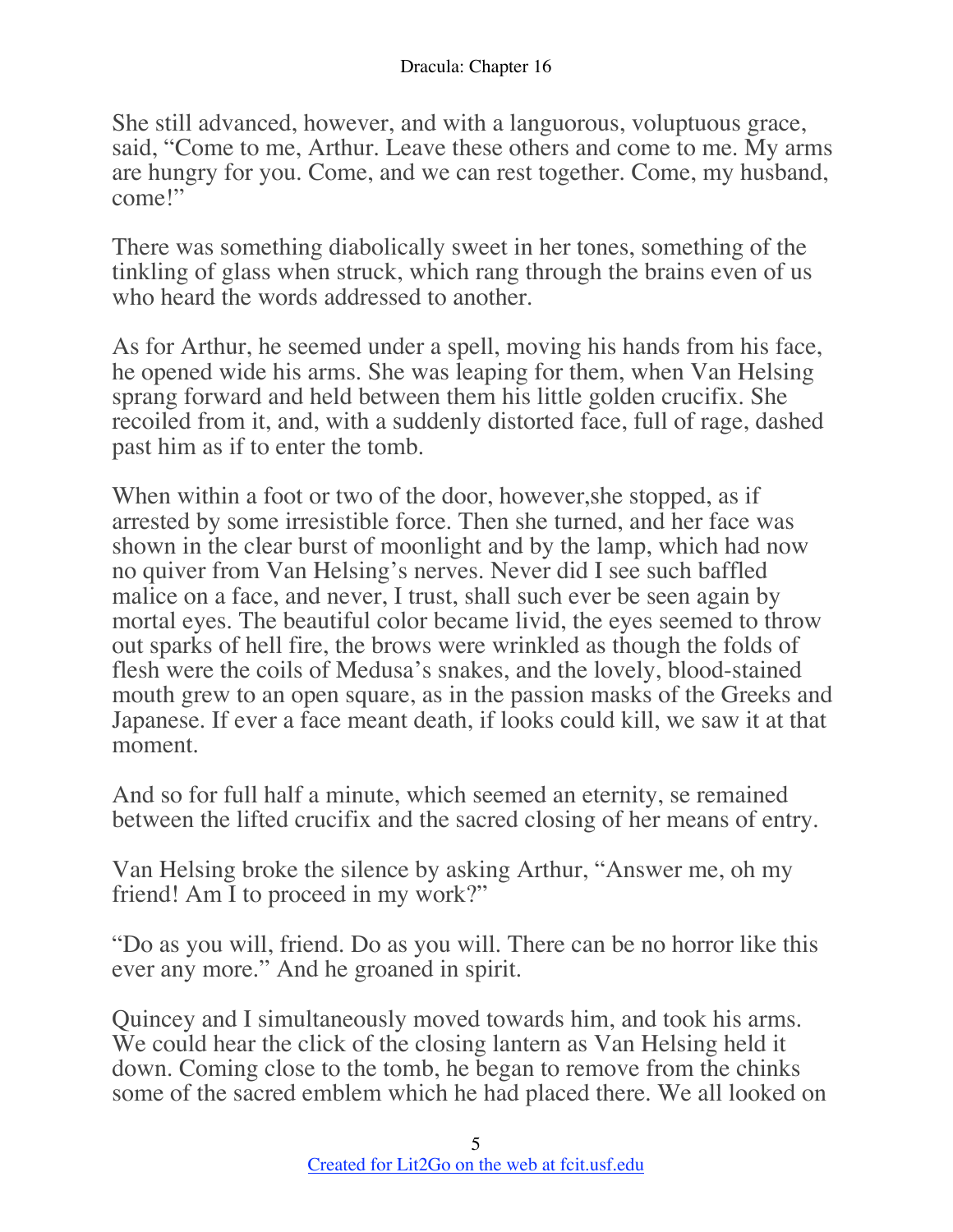with horrified amazement as we saw, when he stood back, the woman, with a corporeal body as real at that moment as our own, pass through the interstice where scarce a knife blade could have gone. We all felt a glad sense of relief when we saw the Professor calmly restoring the strings of putty to the edges of the door.

When this was done, he lifted the child and said, "Come now, my friends. We can do no more till tomorrow. There is a funeral at noon, so here we shall all come before long after that. The friends of the dead will all be gone by two, and when the sexton locks the gate we shall remain. Then there is more to do, but not like this of tonight. As for this little one, he is not much harmed, and by tomorrow night he shall be well. We shall leave him where the police will find him, as on the other night, and then to home."

Coming close to Arthur, he said, "My friend Arthur, you have had a sore trial, but after, when you look back, you will see how it was necessary. You are now in the bitter waters, my child. By this time tomorrow you will, please God, have passed them, and have drunk of the sweet waters. So do not mourn over-much. Till then I shall not ask you to forgive me."

Arthur and Quincey came home with me, and we tried to cheer each other on the way. We had left behind the child in safety, and were tired. So we all slept with more or less reality of sleep.

29 September, night.—A little before twelve o'clock we three, Arthur, Quincey Morris, and myself, called for the Professor. It was odd to notice that by common consent we had all put on black clothes. Of course, Arthur wore black, for he was in deep mourning, but the rest of us wore it by instinct. We got to the graveyard by half-past one, and strolled about, keeping out of official observation, so that when the gravediggers had completed their task and the sexton under the belief that every one had gone, had locked the gate, we had the place all to ourselves. Van Helsing, instead of his little black bag, had with him a long leather one,something like a cricketing bag. It was manifestly of fair weight.

When we were alone and had heard the last of the footsteps die out up the road, we silently, and as if by ordered intention, followed the Professor to the tomb. He unlocked the door, and we entered, closing it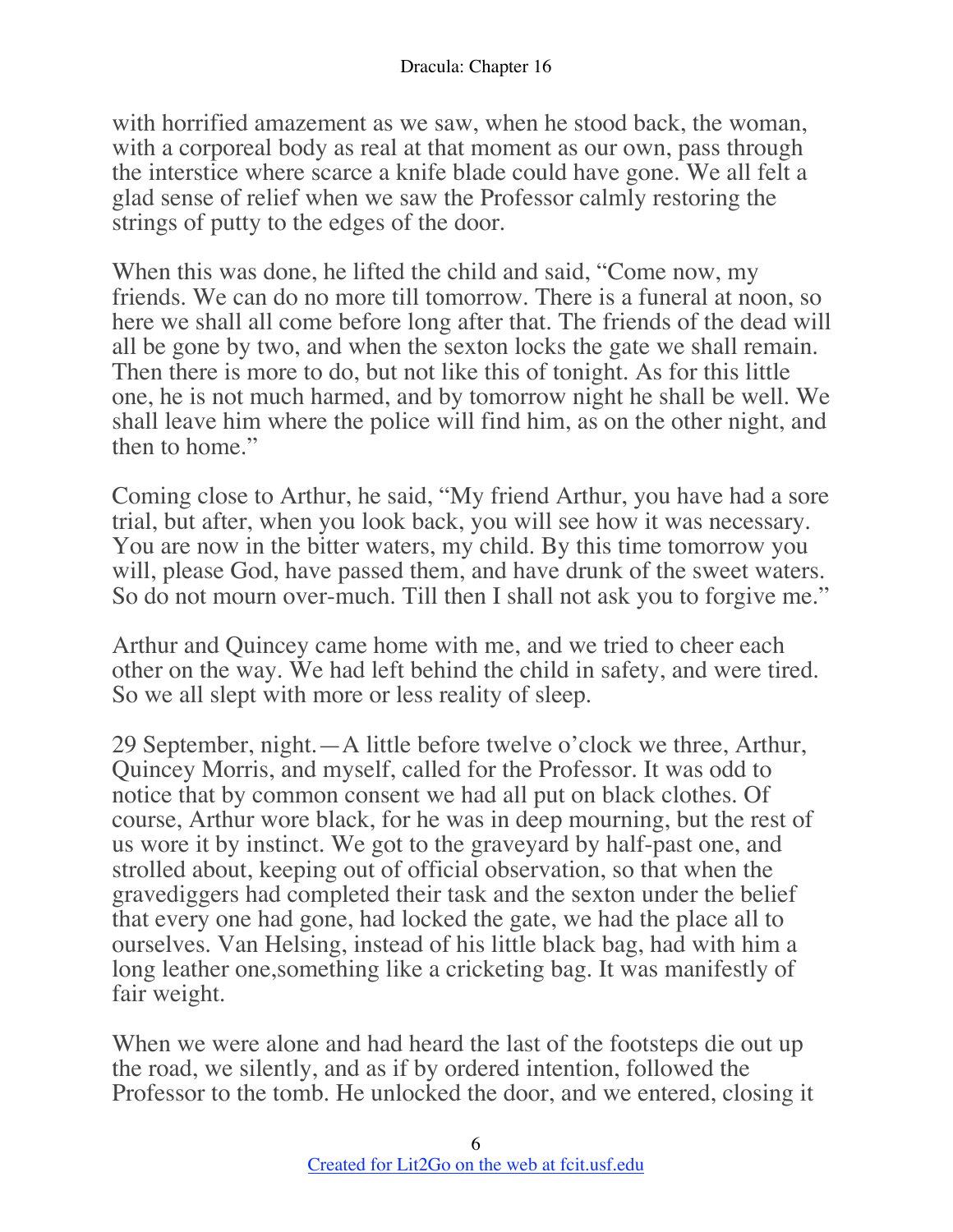behind us. Then he took from his bag the lantern, which he lit, and also two wax candles, which, when lighted, he stuck by melting their own ends, on other coffins, so that they might give light sufficient to work by. When he again lifted the lid off Lucy's coffin we all looked, Arthur trembling like an aspen, and saw that the corpse lay there in all its death beauty. But there was no love in my own heart, nothing but loathing for the foul Thing which had taken Lucy's shape without her soul. I could see even Arthur's face grow hard as he looked. Presently he said to Van Helsing, "Is this really Lucy's body, or only a demon in her shape?"

"It is her body, and yet not it. But wait a while, and you shall see her as she was, and is."

She seemed like a nightmare of Lucy as she lay there, the pointed teeth, the blood stained, voluptuous mouth, which made one shudder to see, the whole carnal and unspirited appearance, seeming like a devilish mockery of Lucy's sweet purity. Van Helsing, with his usual methodicalness, began taking the various contents from his bag and placing them ready for use. First he took out a soldering iron and some plumbing solder, and then small oil lamp, which gave out, when lit in a corner of the tomb, gas which burned at a fierce heat with a blue flame, then his operating knives, which he placed to hand, and last a round wooden stake, some two and a half or three inches thick and about three feet long. One end of it was hardened by charring in the fire, and was sharpened to a fine point. With this stake came a heavy hammer, such as in households is used in the coal cellar for breaking the lumps. To me, a doctor's preperations for work of any kind are stimulating and bracing, but the effect of these things on both Arthur and Quincey was to cause them a sort of consternation. They both, however, kept their courage, and remained silent and quiet.

When all was ready, Van Helsing said,"Before we do anything, let me tell you this. It is out of the lore and experience of the ancients and of all those who have studied the powers of the Un-Dead. When they become such, there comes with the change the curse of immortality. They cannot die, but must go on age after age adding new victims and multiplying the evils of the world. For all that die from the preying of the Un-dead become themselves Un-dead, and prey on their kind. And so the circle goes on ever widening, like as the ripples from a stone thrown in the water. Friend Arthur, if you had met that kiss which you know of before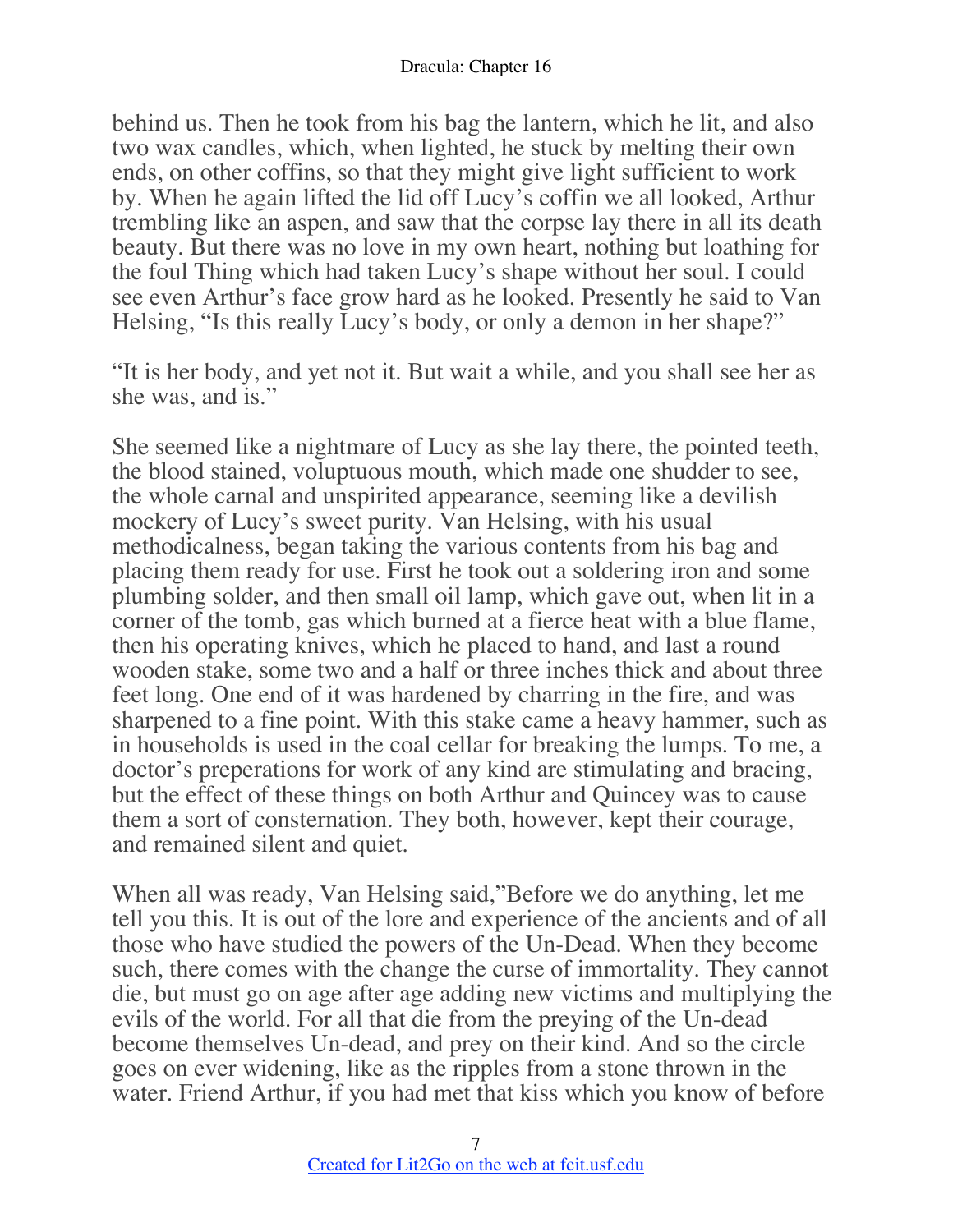poor Lucy die, or again, last night when you open your arms to her, you would in time, when you had died, have become nosferatu, as they call it in Eastern europe, and would for all time make more of those Un-Deads that so have filled us with horror. The career of this so unhappy dear lady is but just begun. Those children whose blood she sucked are not as yet so much the worse, but if she lives on, Un-Dead, more and more they lose their blood and by her power over them they come to her, and so she draw their blood with that so wicked mouth. But if she die in truth, then all cease. The tiny wounds of the throats disappear, and they go back to their play unknowing ever of what has been. But of the most blessed of all, when this now Un-Dead be made to rest as true dead, then the soul of the poor lady whom we love shall again be free. Instead of working wickedness by night and growing more debased in the assimilating of it by day, she shall take her place with the other Angels. So that, my friend, it will be a blessed hand for her that shall strike the blow that sets her free. To this I am willing, but is there none amongst us who has a better right? Will it be no joy to think of hereafter in the silence of the night when sleep is not, `It was my hand that sent her to the stars. It was the hand of him that loved her best, the hand that of all she would herself have chosen, had it been to her to choose?' Tell me if there be such a one amongst us?"

We all looked at Arthur. He saw too, what we all did, the infinite kindness which suggested that his should be the hand which would restore Lucy to us as a holy, and not an unholy, memory. He stepped forward and said bravely, though his hand trembled, and his face was as pale as snow, "My true friend, from the bottom of my broken heart I thank you. Tell me what I am to do, and I shall not falter!"

Van Helsing laid a hand on his shoulder, and said,"Brave lad! A moment's courage, and it is done. This stake must be driven through her. It well be a fearful ordeal, be not deceived in that, but it will be only a short time, and you will then rejoice more than your pain was great. From this grim tomb you will emerge as though you tread on air. But you must not falter when once you have begun. Only think that we, your true friends, are round you, and that we pray for you all the time."

"Go on,"said Arthur hoarsely."Tell me what I am to do."

"Take this stake in your left hand, ready to place to the point over the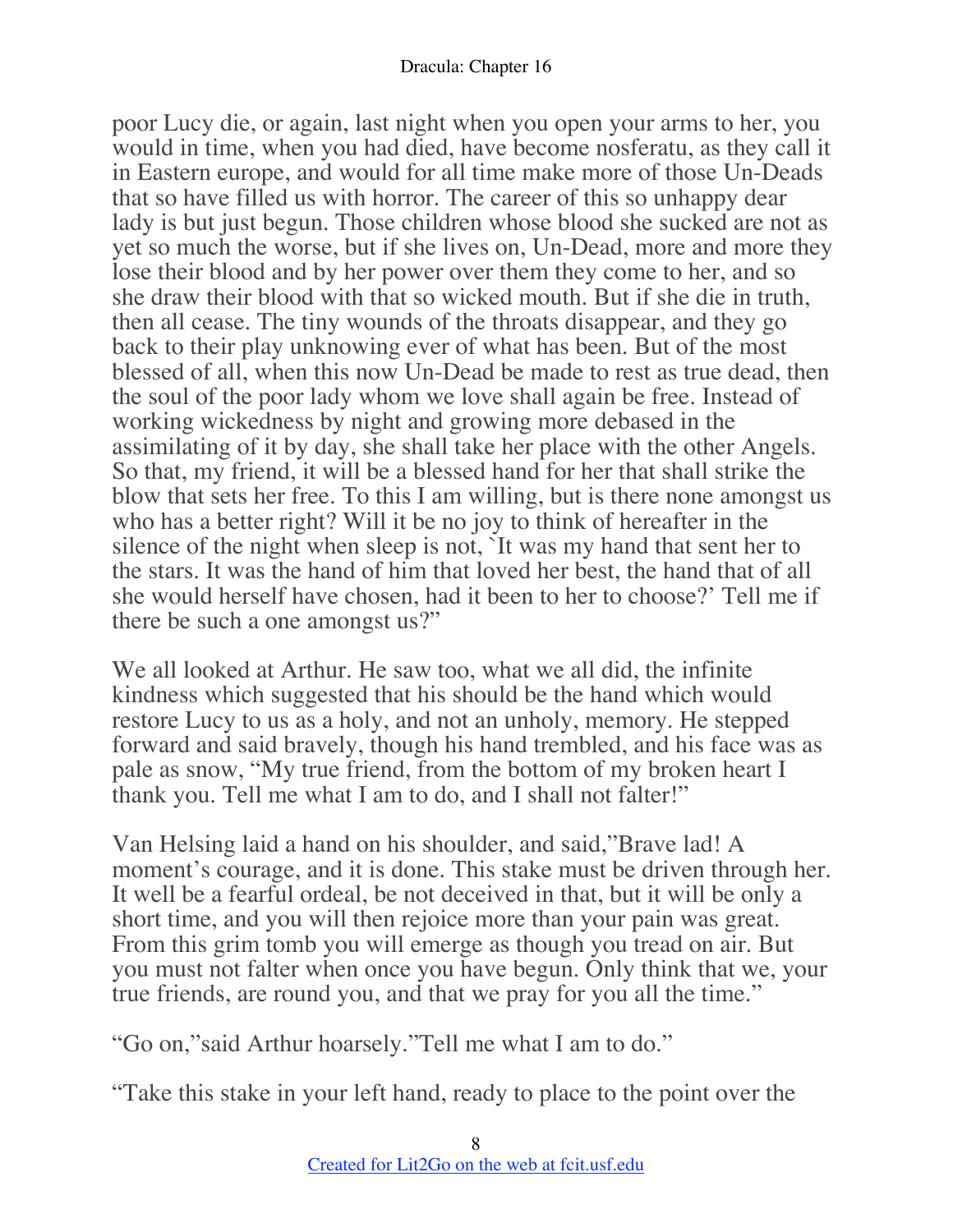heart, and the hammer in your right. Then when we begin our prayer for the dead, I shall read him, I have here the book, and the others shall follow, strike in God's name, that so all may be well with the dead that we love and that the Un-Dead pass away." Arthur took the stake and the hammer, and when once his mind was set on action his hands never trembled nor even quivered. Van Helsing opened his missal and began to read, and Quincey and I followed as well as we could.

Arthur placed the point over the heart, and as I looked I could see its dint in the white flesh. Then he struck with all his might.

The thing in the coffin writhed, and a hideous, bloodcurdling screech came from the opened red lips. The body shook and quivered and twisted in wild contortions. The sharp white champed together till the lips were cut, and the mouth was smeared with a crimson foam. But Arthur never faltered. He looked like a figure of Thor as his untrembling arm rose and fell, driving deeper and deeper the mercybearing stake, whilst the blood from the pierced heart welled and spurted up around it. His face was set, and high duty seemed to shine through it. The sight of it gave us courage so that our voices seemed to ring through the little vault.

And then the writhing and quivering of the body became less, and the teeth seemed to champ, and the face to quiver. Finally it lay still. The terrible task was over.

The hammer fell from Arthur's hand. He reeled and would have fallen had we not caught him. The great drops of sweat sprang from his forehead, and his breath came in broken gasps. It had indeed been an awful strain on him, and had he not been forced to his task by more than human considerations he could never have gone through with it. For a few minutes we were so taken up with him that we did not look towards the coffin. When we did, however, a murmur of startled surprise ran from one to the other of us. We gazed so eagerly that Arthur rose, for he had been seated on the ground, and came and looked too, and then a glad strange light broke over his face and dispelled altogether the gloom of horror that lay upon it.

There, in the coffin lay no longer the foul Thing that we has so dreaded and grown to hate that the work of her destruction was yielded as a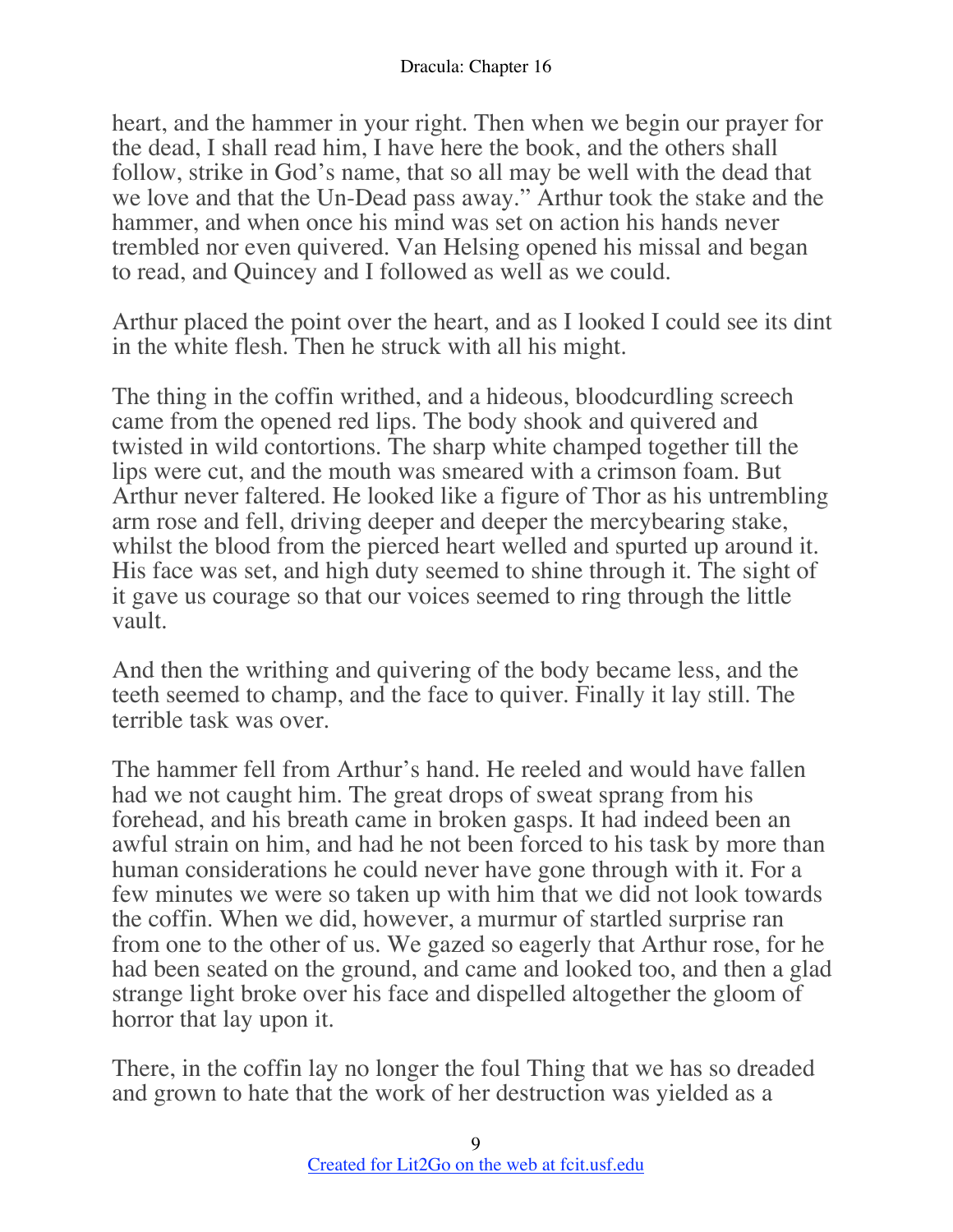privilege to the one best entitled to it, but Lucy as we had seen her in life, with her face of unequalled sweetness and purity. True that there were there, as we had seen them in life, the traces of care and pain and waste. But these were all dear to us, for they marked her truth to what we knew. One and all we felt that the holy calm that lay like sunshine over the wasted face and form was only an earthly token and symbol of the calm that was to reign for ever.

Van Helsing came and laid his hand on Arthur's shoulder, and said to him, "And now, Arthur my friend, dear lad, am I not forgiven?"

The reaction of the terrible strain came as he took the old man's hand in his, and raising it to his lips, pressed it, and said, "Forgiven! God bless you that you have given my dear one her soul again, and me peace." He put his hands on the Professor's shoulder, and laying his head on his breast, cried for a while silently, whilst we stood unmoving.

When he raised his head Van Helsing said to him, "And now, my child, you may kiss her. Kiss her dead lips if you will, as she would have you to, if for her to choose. For she is not a grinning devil now, not any more a foul Thing for all eternity. No longer she is the devil's Un-Dead. She is God's true dead, whose soul is with Him!"

Arthur bent and kissed her, and then we sent him and Quincey out of the tomb. The Professor and I sawed the top off the stake, leaving the point of it in the body. Then we cut off the head and filled the mouth with garlic. We soldered up the leaden coffin, screwed on the coffin lid, and gathering up our belongings, came away. When the Professor locked the door he gave the key to Arthur.

Outside the air was sweet, the sun shone, and the birds sang, and it seemed as if all nature were tuned to a different pitch. There was gladness and mirth and peace everywhere, for we were at rest ourselves on one account, and we were glad, though it was with a tempered joy.

Before we moved away Van Helsing said,"Now, my friends, one step or our work is done, one the most harrowing to ourselves. But there remains a greater task, to find out the author of all this or sorrow and to stamp him out. I have clues which we can follow, but it is a long task, and a difficult one, and there is danger in it, and pain. Shall you not all